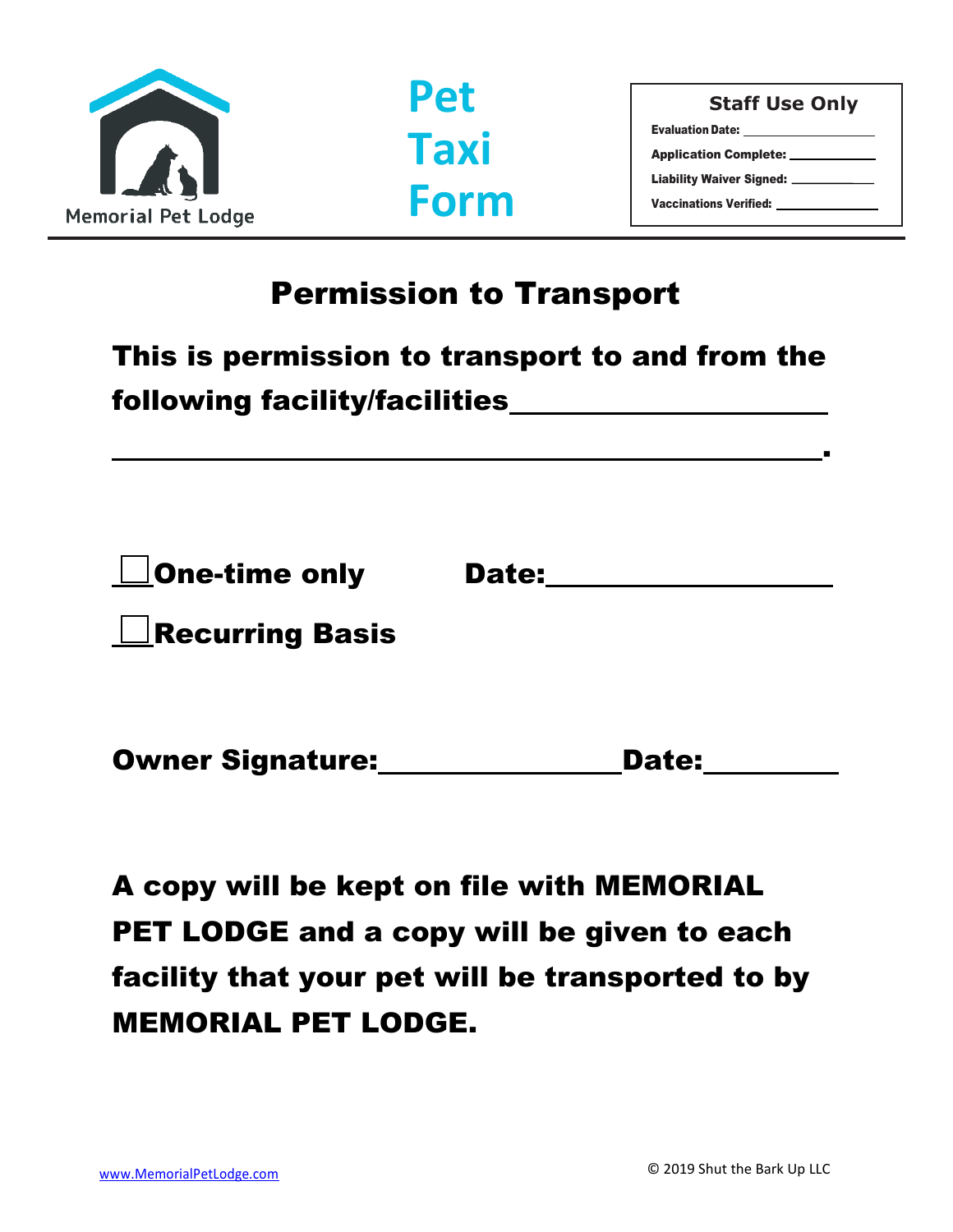### PET TAXI SERVICE AGREEMENT

#### WHAT YOU CAN EXPECT FROM MEMORIAL PET LODGE

- This signed agreement allows MEMORIAL PET LODGE to provide future service without additional signed agreements from the client named below .
- The terms of this document apply to all pets owned by the client, including any and all new pets that the client obtains on or after thedate this document was signed, at any and all locations the owner designates for service.
- MEMORIAL PET LODGE agrees to provide services in a manner that is trustworthy, caring and dependable.
- MEMORIAL PET LODGE agrees to remain fully insured and bonded through PSA or comparable entity.
- MEMORIAL PET LODGE is not responsible for any damage or loss to property of the client or others unless such damage is caused by the negligence of MEMORIAL PET LODGE.
- MEMORIAL PET LODGE accepts no responsibility for security of the premises or loss if other individuals have access to the home during the term of this agreement.
- MEMORIAL PET LODGE reserves the right to end service at any time thata pet poses a danger or threat to the safety or health of itself, other pets, other people or Employee/Owner of MEMORIAL PET LODGE.
- MEMORIAL PET LODGE agrees to discuss any and all concerns with client within 24 hours of return after service.
- In the event of an emergency MEMORIAL PET LODGE will make every attempt to contact the client. If emergency Veterinarian care is needed the client authorizes MEMORIAL PET LODGE to obtain those services. MEMORIAL PET LODGE will not be responsible for additional charges for emergency care unless care was needed due to the negligence of MEMORIAL PET LODGE
- MEMORIAL PET LODGE will not be liable for the injury, disappearance, death, or fines of any pet(s) with unsupervised access to the outdoors.
- MEMORIAL PET LODGE will not be liable for any injury caused by client's pet(s) to other people or animals unless due to the negligence of MEMORIAL PET LODGE
- MEMORIAL PET LODGE will NOT transport vicious or fractious animals!!! Small pets with big attitudes must be crated before MEMORIAL PET LODGE arrival.
- Your voicemail or email requests will receive a response by MEMORIAL PET LODGE to confirm reservations within 24 hours.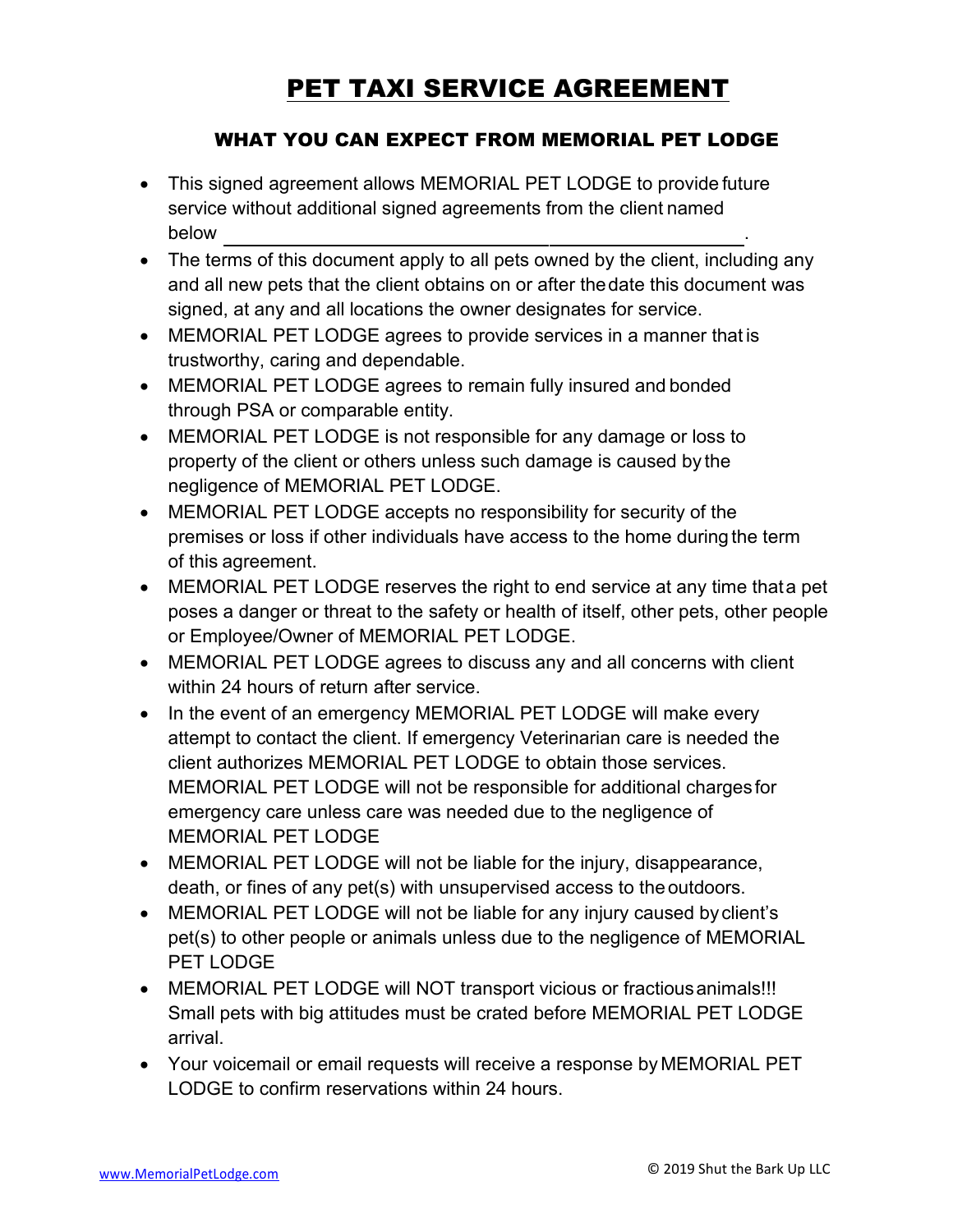• Pet taxi service begins at the time of arrival to pick up your pet(s) and ends when we drop off your pet(s) at the final destination. Hourly rate of \$25 applies with 1 hour minimum (most local taxi trips will run \$25 unless it is a stay and wait) and each additional hour prorated to the  $\frac{1}{4}$  hour. This fee includes two pets each additional pet is an extra \$5 per pet. Client will receive a time sheet with receipt.

#### WHAT MEMORIAL PET LODGE EXPECTS FROM YOU

- The client will agree to schedule a meet and greet with MEMORIALPET LODGE prior to Pet Taxi service.
- The client will be responsible for all fees due to the Vet and/orGroomer. The client will make prior payment arrangements with these entities before MEMORIAL PET LODGE arrival date.
- The client is responsible for supplying the necessary equipment/supplies needed for the care of their pet(s) including but not limited to a sturdy well fit harness and leash, crate (if the client prefers to use their own), firmly affixed id and vaccination tags.
- The client agrees to discuss any concerns with MEMORIAL PETLODGE within 24 hours of return of service.
- The client must have legal rights to place the pet(s) in the care of MEMORIAL PET LODGE.
- The client attests to the fact that all licenses and vaccinations required by the State of Texas and are current according to the law.
- Pet Taxi fee is due at the time services are rendered. Cash or Debit/Credit Cards are accepted.
- Pet Sitting fees are due  $\frac{1}{2}$  down at time of booking and  $\frac{1}{2}$  when job is complete, and keys are returned.
- Keys and Alarm codes will be provided to MEMORIAL PET LODGE if client or other authorized person is not available for pick up or drop off of pet(s).
- Cancellations are required 24 hours ahead of time for local reservations and 48 hours ahead of time for long distance reservations. If client does not meet the cancellation requirements 25% of the fee will be chargedto the client.

The Owner/Client states that he/she has read this agreement in its entirety and fully understands and accepts its terms and condition. The Owner/Client can attest that all information given in the Pet information and Client information forms are current and accurate.

Signature: Date: Date: